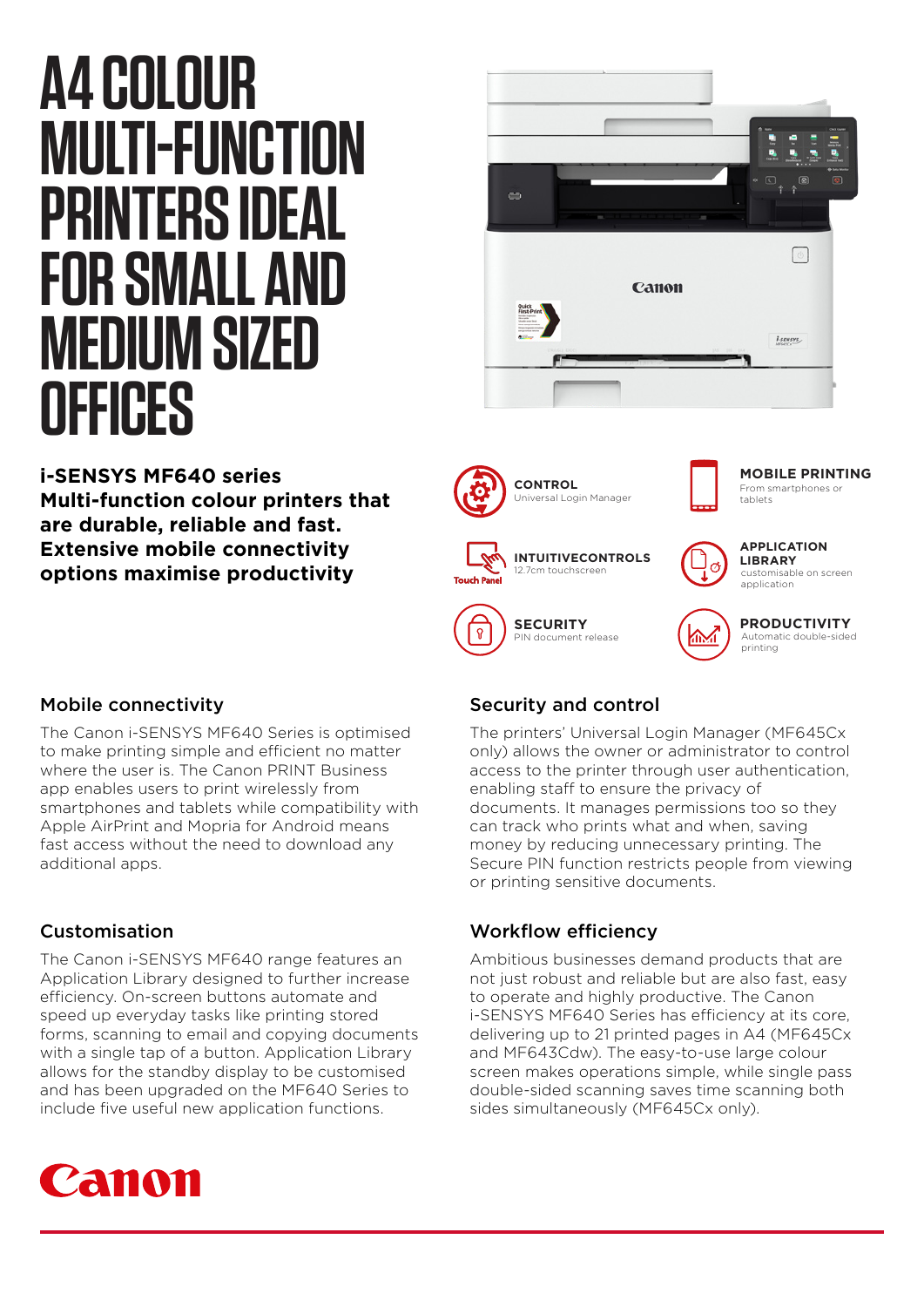#### **RANGE FEATURE STEP UP CHART**







#### MF641Cw

MF643Cdw

#### MF645Cx

| Fax                                                 |                               |                               |                               |
|-----------------------------------------------------|-------------------------------|-------------------------------|-------------------------------|
| A4 print speed                                      | 18ppm                         | 21ppm                         | 21ppm                         |
| <b>Display</b>                                      | 12.7cm colour<br>touch screen | 12.7cm colour<br>touch screen | 12.7cm colour<br>touch screen |
| Secure<br>PIN print                                 |                               |                               |                               |
| Automatic duplex<br>printing                        |                               |                               |                               |
| Universal Login<br>Manager/uniFLOW<br>compatibility |                               |                               |                               |
| Application<br>Library                              |                               |                               |                               |
| Single pass<br>duplex scan                          |                               |                               |                               |

#### OPTIONAL ACCESSORIES

#### Telephone 6 Kit

• (Available on MF645Cx) - Optional telephone hand set for fax function

#### Barcode Printing Kit-E1E (available on MF645Cx)

Installs bar code fonts for bar code printing. This kit, which is delivered electronically, includes a license access certificate for activation

#### Send PDF Security Feature Set-E1 (Available on MF645Cx)

Send encrypted PDF and add digital device signature to PDF files. This kit, which is delivered electronically, includes a license access certificate for activation.

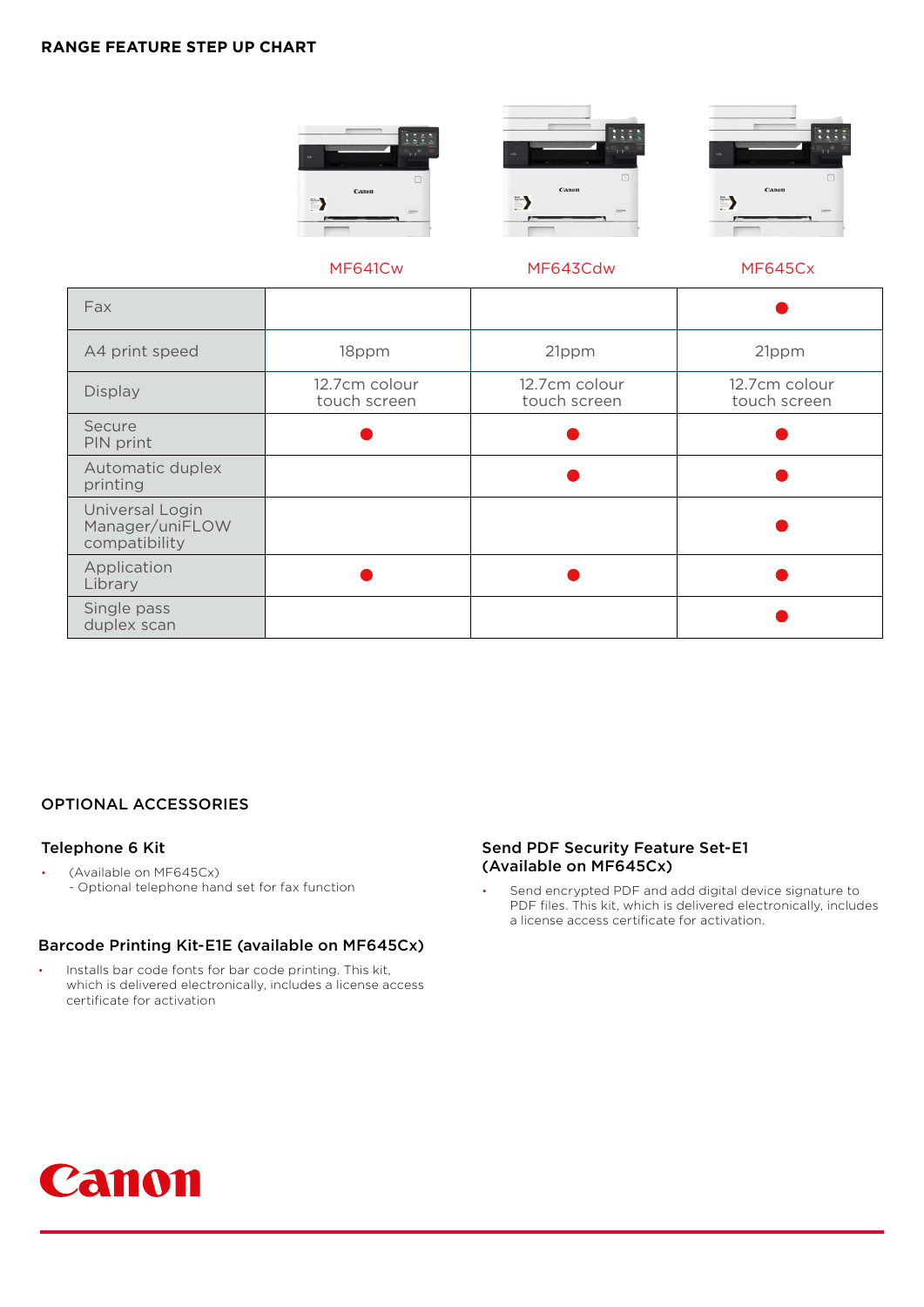# **SPECIFICATIONS**

# **i-SENSYS MF640 Series TECHNICAL**

|                                              |                                                                                                                                                                  |                                                                                                                              | Cassette:                                                                                                                |
|----------------------------------------------|------------------------------------------------------------------------------------------------------------------------------------------------------------------|------------------------------------------------------------------------------------------------------------------------------|--------------------------------------------------------------------------------------------------------------------------|
| Machine type                                 | Colour Laser All-In-One                                                                                                                                          | Media sizes                                                                                                                  | A4, A5, A5 (Landscape), B5, Legal, Letter, Executive, Statement, OFFICIO, B-OFFICIO,                                     |
| <b>Available functions</b>                   | MF641Cw/MF643Cdw: Print, Copy and Scan                                                                                                                           |                                                                                                                              | M-OFFICIO, GLTR, GLGL, Foolscap, 16K, Post card, Indexcard, Envelop (COM10, DL,                                          |
|                                              | MF645Cx: Print, Copy, Scan and Fax                                                                                                                               |                                                                                                                              | C5, Monarch), Custom sizes: Min. 76.2 x 127 mm Max. 216 x 355.6 mm.                                                      |
| PRINTER<br>Print speed                       |                                                                                                                                                                  |                                                                                                                              | Multi-purpose trav:<br>A4, A5, A5 (Landscape), B5, Legal, Letter, Executive, Statement, OFFICIO, B-OFFICIO,              |
|                                              | MF641Cw: Single sided:Up to 18 ppm (A4),Up to 38 ppm (A5-Landscape)<br>MF643Cdw/MF645Cx: Single sided :Up to 21 ppm (A4), Up to 38 ppm(A5-Landscape)             |                                                                                                                              | M-OFFICIO, GLTR, GLGL, Foolscap, 16K, Post card, Indexcard, Envelope (COM10, DL,                                         |
|                                              | Double sided: Up to 12.7 ipm (A4)                                                                                                                                |                                                                                                                              | C5, Monarch), Custom sizes: Min 76.2 x 127 mm Max. 216 x 355.6 mm.                                                       |
| Printing method<br>Print resolution          | Colour laser beam printing<br>600 x 600 dpi                                                                                                                      |                                                                                                                              | ADE (ME643Cdw/ME645Cx only):<br>A4, A5, B5, Legal, Letter, Statement, Custom sizes: Min. 128 x 139.7 mm Max 215.9 x      |
| Print quality with Image Refinement          | Up to 1200 x 1200 dpi                                                                                                                                            |                                                                                                                              | 355.6 mm                                                                                                                 |
| Technology<br>Warm-up time                   | Approx. 13 seconds or less from power on                                                                                                                         | Media weights                                                                                                                | Cassette: 60 to 163 g/m <sup>2</sup> (Up to 200 g/m <sup>2</sup> with Coated paper)                                      |
| <b>First Print Out Time</b>                  | Colour approx.: 10.5 seconds or less                                                                                                                             |                                                                                                                              | Multi-purpose tray: 60 to 163 g/m <sup>2</sup><br>(Up to 200 g/m <sup>2</sup> with Coated paper)                         |
| <b>Printer languages</b>                     | Mono approx.: 10.4 seconds or less<br>MF641Cw: UFRII                                                                                                             |                                                                                                                              | ADF: 50 to 105 g/m <sup>2</sup> (MF643Cdw/MF645Cx)                                                                       |
|                                              | MF643Cdw: UFRII, PCL 5c', PCL6                                                                                                                                   | Double sided printing                                                                                                        | MF643Cdw/MF645Cx:                                                                                                        |
|                                              | MF645Cx: UFRII, PCL 5c <sup>1</sup> , PCL6, Adobe* PostScript                                                                                                    |                                                                                                                              | Automatic Cassette:<br>A4, B5, Legal, Letter, Executive, OFFICIO, B-OFFICIO, M-OFFICIO, GLTR, GLGL,                      |
| Fonts                                        | MF643Cdw: 45 PCL fonts<br>MF645Cx: 93 PCL fonts                                                                                                                  |                                                                                                                              | Foolscap, 16K                                                                                                            |
|                                              | 136 PostScript fonts                                                                                                                                             |                                                                                                                              | Custom size - Min. 182 x 257 mm Max. 215.9 x 355.6 mm                                                                    |
| Print margins                                | 5 mm-top, bottom, left and right<br>10 mm-top, bottom, left and right (Envelope)                                                                                 |                                                                                                                              | 60 to 200 g/m <sup>2</sup>                                                                                               |
| Toner saver mode                             | Yes                                                                                                                                                              | <b>INTERFACE &amp; SOFTWARE</b>                                                                                              |                                                                                                                          |
| <b>Advanced printing features</b>            | MF641Cw/MF643Cdw:                                                                                                                                                | Interface type                                                                                                               | USB 2.0 Hi-Speed, 10BASE-T/100BASE-TX/1000Base-T,<br>Wireless 802.11b/g/n, Wireless Direct Connection                    |
|                                              | Secure Print, Print from USB memory key (JPEG/TIFF/PDF)<br>Google Cloud Print Ready                                                                              | <b>Operating System compatibility</b>                                                                                        | Windows* 10 / Windows* 8.1 / Windows* 7 / Server* 2016 /                                                                 |
|                                              | iOS: AirPrint, Canon PRINT Business app                                                                                                                          |                                                                                                                              | Server* 2012R2 / Server* 2012 / Server* 2008R2 / Server* 2008 /                                                          |
|                                              | Android; Mopria certified, Canon Print Service Plug-in,                                                                                                          | <b>Network Protocol</b>                                                                                                      | Mac OS X version 10.9.5 & up / Mac OS 10.14 & up Linux <sup>6</sup><br>Print: LPD, RAW, WSD-Print (IPv4,IPv6), IPP, IPPS |
|                                              | Canon PRINT Business app<br>MF645Cx:                                                                                                                             |                                                                                                                              | Scan: Email, SMB, WSD-Scan(IPv4, IPv6), FTP-Scan, iFAX                                                                   |
|                                              | Secure Print, Print from USB memory key (JPEG/TIFF/PDF)                                                                                                          |                                                                                                                              | TCP/IP Application Services:<br>Bonjour(mDNS), HTTP, HTTPS, POP before SMTP (IPv4,IPv6)                                  |
|                                              | Barcode Print <sup>2</sup> , Google Cloud Print Ready                                                                                                            |                                                                                                                              | DHCP, ARP+PING, Auto IP, WINS (IPv4)                                                                                     |
|                                              | iOS: AirPrint, Canon PRINT Business app                                                                                                                          |                                                                                                                              | DHCPv6 (IPv6)                                                                                                            |
|                                              | Android; Mopria certified, Canon Print Service Plug-in,<br>Canon PRINT Business app                                                                              |                                                                                                                              | Management:SNMPv1, SNMPv3 (IPv4,IPv6)                                                                                    |
|                                              |                                                                                                                                                                  |                                                                                                                              | Security (wired):                                                                                                        |
| <b>COPIER</b>                                |                                                                                                                                                                  |                                                                                                                              | IP/Mac address filtering, IEEE802.1X, SNMPv3, SSL (HTTPS, IPPS)<br>Security (wireless):                                  |
| Copy speed                                   | MF641Cw: Single sided (A4): Up to 18 ppm<br>MF643Cdw/MF645Cx: Single sided (A4): Up to 21 ppm                                                                    |                                                                                                                              | Infrastructure Mode:                                                                                                     |
|                                              | Double sided (A4): Up to 12.7 ppm                                                                                                                                |                                                                                                                              | WEP(64/128 bit), WPA-PSK(TKIP/AES), WPA2-PSK(TKIP/AES)                                                                   |
| First Copy Output Time (FCOT)                | MF641Cw:                                                                                                                                                         |                                                                                                                              | Access Point Mode:<br>WPA2-PSK(AES)                                                                                      |
|                                              | Platen (A4):                                                                                                                                                     | Software and printer management                                                                                              | MF641Cw/MF643Cdw:                                                                                                        |
|                                              | Colour Approx. 13.4 seconds or less, Mono Approx. 11.4 seconds or less<br>MF643Cdw/MF645Cx:                                                                      |                                                                                                                              | MF Scan Utility,                                                                                                         |
|                                              | ADF(A4)                                                                                                                                                          |                                                                                                                              | Remote User Interface (RUI),<br>Department ID Management,                                                                |
|                                              | Colour Approx. 13.4 seconds or less, Mono Approx. 11.4 seconds or less                                                                                           |                                                                                                                              | Toner Status Tool,                                                                                                       |
|                                              | Platen (A4):                                                                                                                                                     |                                                                                                                              | iW Management Console: Server-based software for centralised management of a fleet                                       |
| Copy resolution                              | Colour Approx. 14.5 seconds or less, Mono Approx. 12.3 seconds or less<br>Up to 600 x 600 dpi                                                                    |                                                                                                                              | of devices<br>eMaintenance: embedded RDS allows remote eMaintenance services such as meter                               |
| Copy modes                                   | Text/Photo/Map (Default), Text/Photo/Map (quality),                                                                                                              |                                                                                                                              | capture, automatic consumables management and remote diagnostics.                                                        |
| Double sided copying                         | Printed Image, Text<br>MF643Cdw: 1-sided to 2-sided (Automatic), MF645Cx: 2-sided to 2-sided (Automatic)                                                         |                                                                                                                              | <b>Application Library</b>                                                                                               |
| Multiple copy                                | Up to 999 copies                                                                                                                                                 |                                                                                                                              | MF645Cx:                                                                                                                 |
| Reduction / Enlargement<br>Other features    | 25-400% in 1% increments                                                                                                                                         |                                                                                                                              | MF Scan Utility,<br>Remote User Interface (RUI),                                                                         |
|                                              | Frame Erase, Collate, 2 on 1, 4 on 1, ID card copy                                                                                                               |                                                                                                                              | Department ID Management,                                                                                                |
| <b>SCANNER</b><br>Type                       | Colour                                                                                                                                                           |                                                                                                                              | Toner Status Tool.                                                                                                       |
| Scan resolution                              | Optical: Up to 600 x 600 dpi, Enhanced: Up to 9600 x 9600 dpi                                                                                                    |                                                                                                                              | iW Management Console: Server-based software for centralised management of a fleet<br>of devices                         |
| Scan speed                                   | MF641Cw:                                                                                                                                                         |                                                                                                                              | eMaintenance: embedded RDS allows remote eMaintenance services such as meter                                             |
|                                              | Mono: 27ipm (300x600dpi), Colour: 14ipm (300x600dpi)<br>MF643Cdw:                                                                                                |                                                                                                                              | capture, automatic consumables management and remote diagnostics.                                                        |
|                                              | Single sided mono: 27ipm (300x600dpi), Single sided colour: 14ipm (300x600dpi)                                                                                   |                                                                                                                              | Universal Log-in Manager / uniFLOW online / uniFLOW online Express / uniFLOW                                             |
|                                              | MF645Cx:                                                                                                                                                         |                                                                                                                              | Compatibility<br><b>Application Library</b>                                                                              |
|                                              | Single sided mono: 27ipm (300x600dpi), Single sided colour: 14ipm (300x600dpi)<br>Double sided mono: 47ipm (300x600dpi), Double sided colour: 27ipm (300x600dpi) | <b>GENERAL FEATURES</b>                                                                                                      |                                                                                                                          |
| Colour scanning depth                        | 24 bit/24 bit (input/output)                                                                                                                                     | Recommended Monthly Print Volume                                                                                             | 250 - 2,500 pages per month                                                                                              |
| Greyscales<br>Compatibility                  | 256 levels<br>TWAIN, WIA, ICA                                                                                                                                    | Duty cycle<br>Processor Speed                                                                                                | Max. 30,000 pages per month <sup>7</sup><br>800MHz x 2                                                                   |
| Max, scan width                              | 216mm                                                                                                                                                            | Memory                                                                                                                       | 1GB                                                                                                                      |
| Scan to E-mail                               | MF641Cw/MF643Cdw: TIFF/JPEG/PDF/Compact PDF/                                                                                                                     | Control panel<br>Dimensions with trays                                                                                       | 12.7 cm LCD Colour Touch Screen<br>MF641Cw: 451 mm x 460 mm x 360 mm                                                     |
|                                              | Searchable PDF<br>MF645Cx: TIFF/JPEG/PDF/Compact PDF/Searchable PDF/Encrypted PDF3/PDF                                                                           | $(W \times D \times H)$                                                                                                      | MF643Cdw/MF645Cx: 451 mm x 460 mm x 413 mm                                                                               |
|                                              | (Digital signature) <sup>3</sup>                                                                                                                                 | <b>Installation space</b>                                                                                                    | MF641Cw: 651 mm x 1.210 mm x 680 mm                                                                                      |
| Scan to PC                                   | MF641Cw/MF643Cdw: TIFF/JPEG/PDF/Compact PDF/                                                                                                                     | $(W \times D \times H)$<br>Weight                                                                                            | MF643Cdw/MF645Cx: 651 mm x 1,210 mm x 789 mm<br>MF641Cw: Approx. 18.9 Kg                                                 |
|                                              | Searchable PDF<br>MF645Cx: TIFF/JPEG/PDF/Compact PDF/Searchable PDF/Encrypted PDF3/PDF                                                                           |                                                                                                                              | MF643Cdw/MF645Cx: Approx. 22.6 Kg                                                                                        |
|                                              | (Digital signature) <sup>3</sup>                                                                                                                                 | Operating environment                                                                                                        | Temperature: 10 to 30°C (50 to 86°F)                                                                                     |
| Scan to USB memory key                       | MF641Cw/MF643Cdw: TIFF/JPEG/PDF/Compact PDF/                                                                                                                     | <b>Power Source</b>                                                                                                          | Humidity: 20 to 80% RH (no condensation)<br>220-240V(±10%) 50/60Hz (±2Hz)                                                |
|                                              | Searchable PDE<br>MF645Cx: TIFF/JPEG/PDF/Compact PDF/Searchable PDF/Encrypted PDF3/PDF                                                                           | <b>Power Consumption</b>                                                                                                     | Maximum: Approx. 850 W                                                                                                   |
|                                              | (Digital signature) <sup>3</sup>                                                                                                                                 |                                                                                                                              | Active printing: Approx. 370W<br>Standby: Approx. 11.0 W                                                                 |
| Scan to FTP                                  | MF641Cw/MF643Cdw: TIFF/JPEG/PDF/Compact PDF/                                                                                                                     |                                                                                                                              | Sleep mode: Approx, 0.8 W                                                                                                |
|                                              | Searchable PDF                                                                                                                                                   |                                                                                                                              | Typical Electricity Consumption (TEC):                                                                                   |
|                                              | MF645Cx: TIFF/JPEG/PDF/Compact PDF/Searchable PDF/Encrypted PDF3/PDF<br>(Digital signature) <sup>3</sup>                                                         |                                                                                                                              | i-SENSYS MF641Cw = 0.5 kWh/week <sup>1</sup><br>i-SENSYS MF643Cdw / MF645Cx = 0.6 kWh/week"                              |
| <b>Scan to Cloud</b>                         | TIFF/JPEG/PDF/PNG <sup>4</sup>                                                                                                                                   |                                                                                                                              | For detailed information relating to Lot26 regulation, please go to: http://www.                                         |
| <b>iFAX</b>                                  | MF645Cx: ITU-T.37                                                                                                                                                |                                                                                                                              | canon-europe.com/For_Work/Lot26/index.aspx                                                                               |
| <b>FAX</b><br>Modem speed                    | MF645CX ONLY<br>33.6 Kbps (Up to 3 seconds/page <sup>5</sup> )                                                                                                   | <b>Noise Levels</b>                                                                                                          | MF641Cw:<br>Sound Pressure <sup>8</sup> :                                                                                |
| Receive mode                                 | Fax only, Fax/Tel Auto Switch, Answer Mode, Manual                                                                                                               |                                                                                                                              | Active: 49 dB, Standby: Inaudible                                                                                        |
| Fax resolution                               | Standard: 200 x 100 dpi, Fine: 200 x 200 dpi<br>Super fine: 200 x 400 dpi, Ultra fine: 400 x 400 dpi                                                             |                                                                                                                              | Sound Power <sup>8</sup> :                                                                                               |
| <b>FAX memory</b>                            | Up to 512 pages <sup>5</sup>                                                                                                                                     |                                                                                                                              | Active: 64dB or less, Standby: Inaudible<br>MF643Cdw/MF645Cx:                                                            |
| Speed dials<br>Group dials/destinations      | Up to 281 dials<br>Max. 299 dials / Max. 299 destinations                                                                                                        |                                                                                                                              | Sound Pressure <sup>8</sup>                                                                                              |
| <b>Sequential broadcast</b>                  | Max. 310 destinations                                                                                                                                            |                                                                                                                              | Active: Simplex 51 dB / Duplex 50 dB, Standby: Inaudible                                                                 |
| Memory backup<br>Double sided faxing         | Permanent fax memory backup (Backup with flash memory)<br>Yes (Transmit and Receive)                                                                             |                                                                                                                              | Sound Power <sup>8</sup> :<br>Active: Simplex 65dB or less / Duplex 67 dB or less, Standby: Inaudible                    |
| Other features                               | Fax Forwarding, Dual Access, Remote Reception, PC Fax (TX only) DRPD, ECM, Auto                                                                                  |                                                                                                                              |                                                                                                                          |
|                                              | Redial, Fax Activity Reports, Fax Activity Result Reports, Fax Activity Management                                                                               | <b>CONSUMABLES</b><br>Cartridges                                                                                             | Cartridge 054 Black (1,500 pages <sup>9</sup> ) <sup>10</sup>                                                            |
|                                              | Reports                                                                                                                                                          |                                                                                                                              | Cartridge 054 H Black (3,100 pages 9) <sup>10</sup>                                                                      |
| <b>MEDIA HANDLING</b><br><b>Scanner type</b> | MF641Cw: Platen                                                                                                                                                  |                                                                                                                              | Cartridge 054 Cyan (1,200 pages <sup>9</sup> ) <sup>10</sup>                                                             |
|                                              | MF643Cdw: Platen, ADF                                                                                                                                            |                                                                                                                              | Cartridge 054 H Cyan (2,300 pages <sup>9</sup> ) <sup>10</sup><br>Cartridge 054 Magenta (1,200 pages 9) <sup>10</sup>    |
|                                              | MF645Cx: Platen, 2-sided ADF (single pass)                                                                                                                       |                                                                                                                              | Cartridge 054 H Magenta (2,300 pages 9) <sup>10</sup>                                                                    |
| Paper input (Standard)                       | MF641Cw: 250-sheet cassette<br>1-sheet manual feed slot                                                                                                          |                                                                                                                              | Cartridge 054 Yellow (1,200 pages <sup>9</sup> ) <sup>10</sup>                                                           |
|                                              |                                                                                                                                                                  |                                                                                                                              | Cartridge 054 H Yellow (2,300 pages 9) <sup>10</sup>                                                                     |
|                                              | MF643Cdw/MF645Cx: 250-sheet cassette                                                                                                                             | <b>ACCESSORIES/OPTIONS</b>                                                                                                   |                                                                                                                          |
|                                              | 1-sheet manual feed slot<br>50-sheet ADF                                                                                                                         | Items                                                                                                                        | MF645Cx: TEL 6 Kit Long Cord (Telephone handset)<br>Barcode Printing Kit-E1E                                             |
| Paper input (Option)                         |                                                                                                                                                                  |                                                                                                                              | MiCard Attachment Kit-B1                                                                                                 |
| Paper output<br>Media types                  | 100-sheet<br>Plain paper, Recycled paper, Heavy Paper, Thin paper, Colour paper, Coated paper,                                                                   |                                                                                                                              | Send PDF Security Feature Set-E1                                                                                         |
|                                              | Label, Post card, Envelope                                                                                                                                       | Notes:<br>$^{(1)}$                                                                                                           | Commands supported only. Third party driver or direct printing from application required.                                |
|                                              |                                                                                                                                                                  | [2]<br>Accessory - Barcode Printing Kit-E1E - is required<br>[3]<br>Accessory - Send PDF Security Feature Set-E1 is required |                                                                                                                          |
|                                              |                                                                                                                                                                  |                                                                                                                              |                                                                                                                          |

- <sup>23</sup> Accessory Barcode Printing KIt-Eliz is required<br>
<sup>23</sup> Accessory Send PDF Security Feature Set-Elis required<br>
<sup>43</sup> Scan by MF Scan Utility or Canon PRINT Business<br>
<sup>43</sup> Web distribution only. Linux support print
- 
- 
-